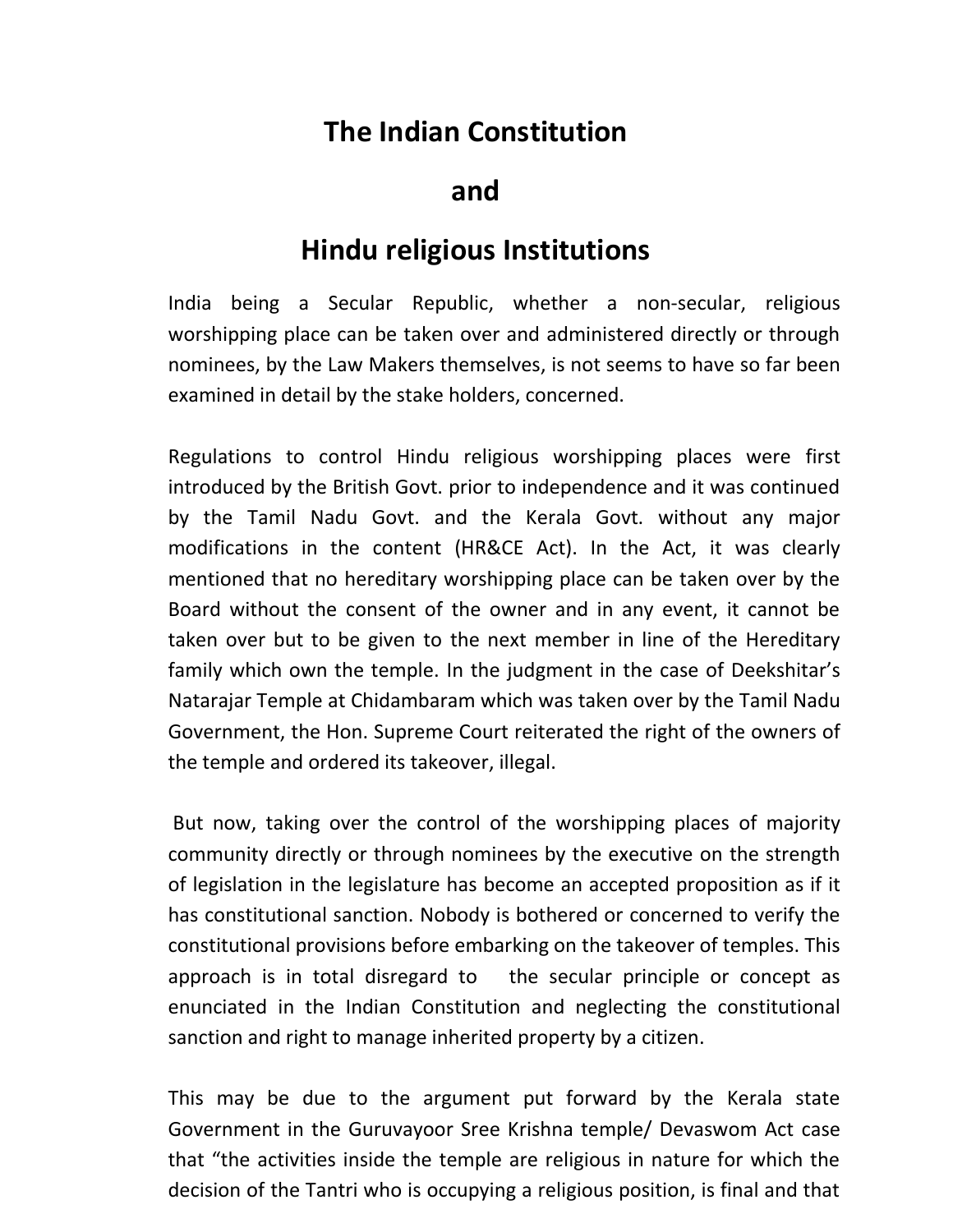all other activities of the temple including administration, Finance, Procurement, establishment, Land Property, Construction etc. are not religious in nature but secular in nature and hence it can be taken over by the Government". This argument was upheld by the Hon High Court of Kerala and also by the Hon. Supreme Court of India.

**But it is not true**. The functions inside and outside the temple cannot be differentiated as religious and nonreligious but it is one and the same. The Government argument is only to justify the takeover.

Nowhere it is mentioned that who will appoint the Tantri whose post is religious in nature according to the statement made by the Kerala state Government and duly approved by the Hon. High Court and the Hon. Supreme Court in "Sree Krishna Temple, Guruvayoor" case. By religious beliefs and practices a Tantri of a temple is appointed by the Ooralan or the owner of the temple. Even now, if the family of a Tantri of a temple does not have any male sibling/s, then the Ooralan or the owner of the temple has to find out another suitable person for occupying the post of the Tantri and for which the Ooralan is the only authorized authority.

A secular Government, Judiciary or Executive do not have the authority to make appointments to religious posts and is also not doing so especially in the case of religions like Christianity, Islam, Sikhism, Budhism etc. Hinduism is the only exception.

It is further to be noted that in the case of religious minorities ( worshipping Places, Religious centers, **educational Institutions** etc.) no government has at any time took a similar decision as that in the case of Guruvayoor Sree Krishna Temple, dividing activities in to secular and religious/non secular. It is a clear and open case of discrimination.

So, it is clear that the entire activities in temples cannot be divided into secular and non secular activities as stated by the Kerala State Government.

.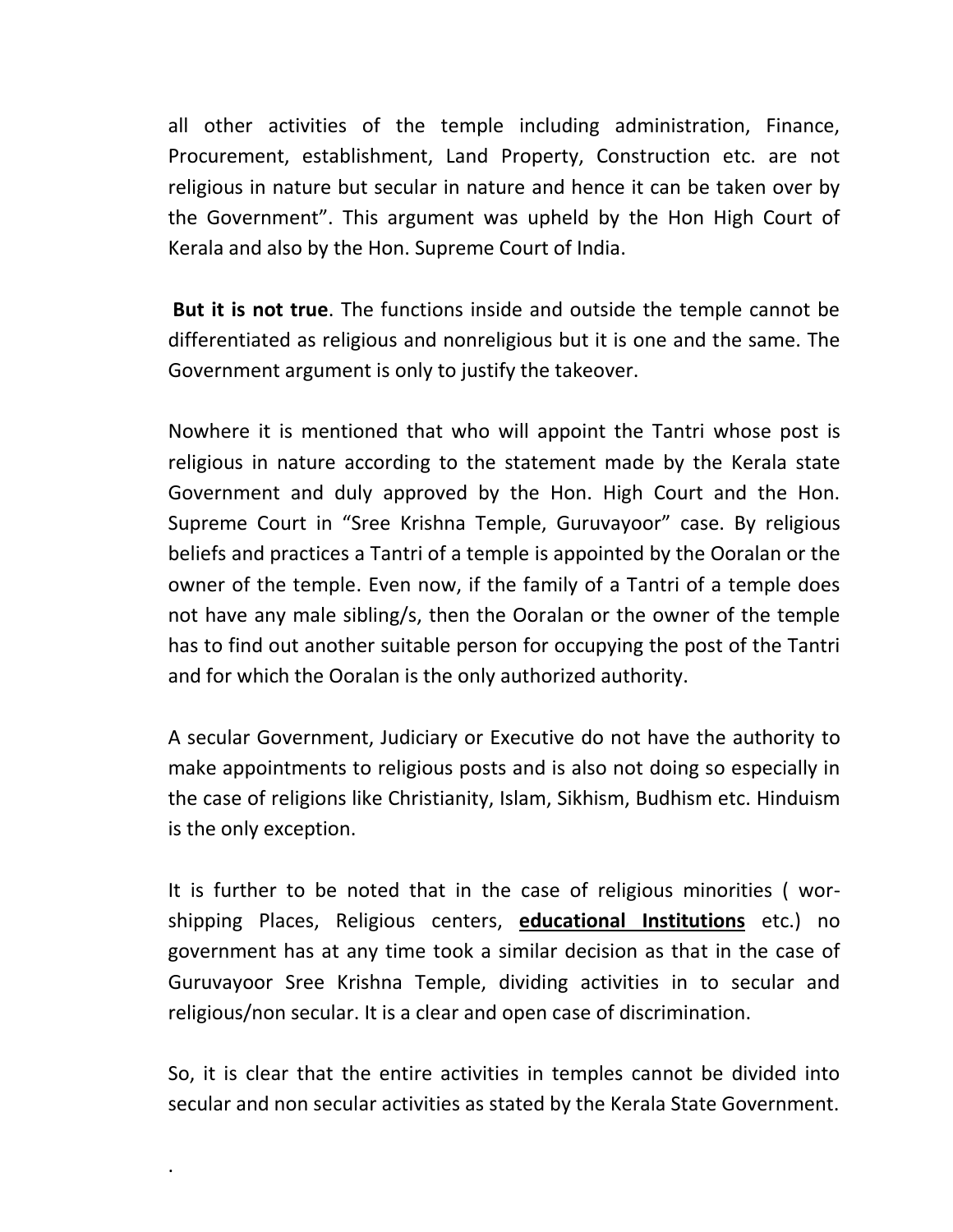Now, the Kerala State Government is reported to have submitted an affidavit informing government's willingness to take over the Sree Padmanabha Swamy Temple in the model of Guruvayoor Sree Krishna Temple. This shows the eagerness or the desire on the part of the powerto-be in the executive to take over the administration of a temple which is so far the richest in the world, in total disregard to the Indian Constitution. The plight of Sabarimala temple and the mis-management being done there, the undesired happenings in the Sree Guruvayoor temple in recent times and elsewhere shows the real intention. The political back grounds and political leanings of the present members of various Devaswom Boards constituted by the Kerala State Government is also a pointer as to why the government is very eager to take over the temple.

If the real intention of the Government is the efficient administration of the temples, the Government should have published the Sankaran Nair Commission report, which was constituted by the very state government itself, and would have adopted and implemented its recommendations, years back subject to open discussion and acceptance by the concerned parties. Further, there are a large number of temples which are either remain closed or short of funds for meeting day to day activities and nobody cares for such temples. The annuity payable to various temples and other assistance by the government is in arrear for years. Almost all old temples in Kerala was having sufficient land holdings given by its owners, as a source of revenue for the temples, but lost everything due to various land acts brought out by the successive state governments without giving adequate compensation. There are a large number of temples in the Malabar area of Kerala, where the Malabar Devaswom Board is to make available funds for paying salaries to the temple staff, but not fulfilling their obligation, there by leaving the temple staff high and dry.

And when the temples are being brought up by the owners with the active participation of the worshipping public, the government is again trying to hinder the smooth running of the temples through interference and legislations, which might be due to various political compulsions and interests.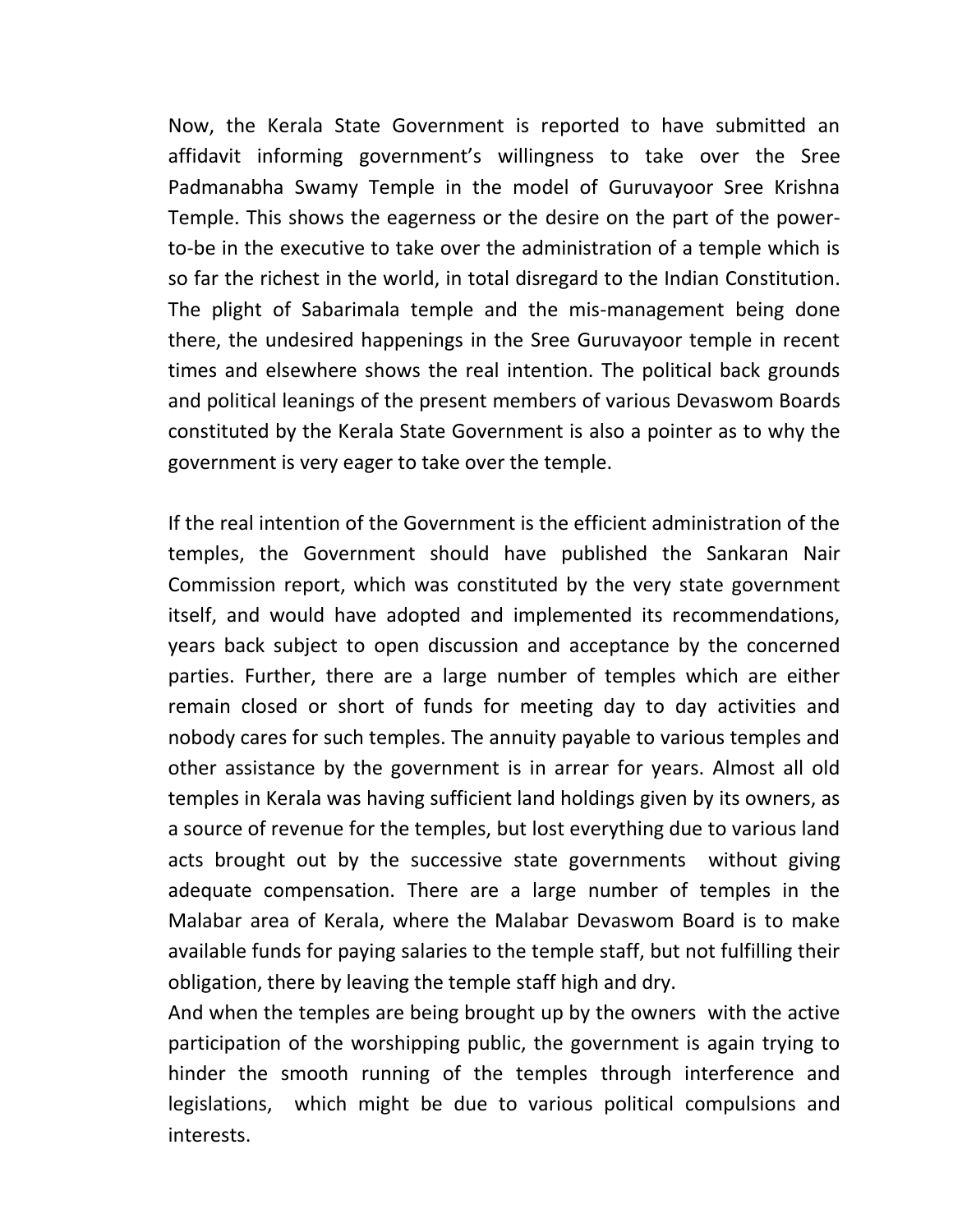The Government is now highlighting the "Guruvayoor model" for takeover of the Sree Padmanabha Swamy Temple. But before considering this proposal it would be worthwhile to re-examine whether The Guruvayoor Sree Krishna Temple take over by the Government by passing the Guruvayoor devaswom Act is good under the Indian Constitution. In the Guruvayoor devaswom Act and also in other Devaswom acts, there is a very serious and grave constitutional violation. By incorporating a provision by which the Hindu members in the council of Ministers and the Hindu members of the legislature assembly are only authorized to nominate the members to various Devaswom Boards the law makers themselves have decided to group on religious basis within the Assembly (Law Making Forum/Law Makers) and in the Ministry as well. By doing so, all parties to it have violated the provisions of the Indian constitution. Is it not a serious disrespect and gross violation of the Indian constitution!

If the Council of Ministers or the members of the Legislature Assembly as a whole take a decision or pass any Act, then it should not be aimed at a particular religion, but should be covering the worshipping places of all the religions, only; otherwise it will be discriminatory in nature, again.

At present, a District Judge and an I A S officer who is part of the Executive are in charge of the temple administration who are on oath to the Indian constitution to be secular.

Further it may also be noted that no force or coercion is applied on any Individual to go to any temple, by any temple authority. Who ever goes to temples and other worshipping places are going there, on their own interest, beliefs and convictions, only. If they are giving any offerings to a temple, it does not confer on him any right to administer the temple. This was made clear in the Case of Sree Adi Viswaswara of Kashi Viswanath temple, Varanasi.

If at all any act which is against the law of the land is found to be committed in any temple, the concerned are to be tried under the law of the land and the remedy is not the taking over of the temple itself by the Government.